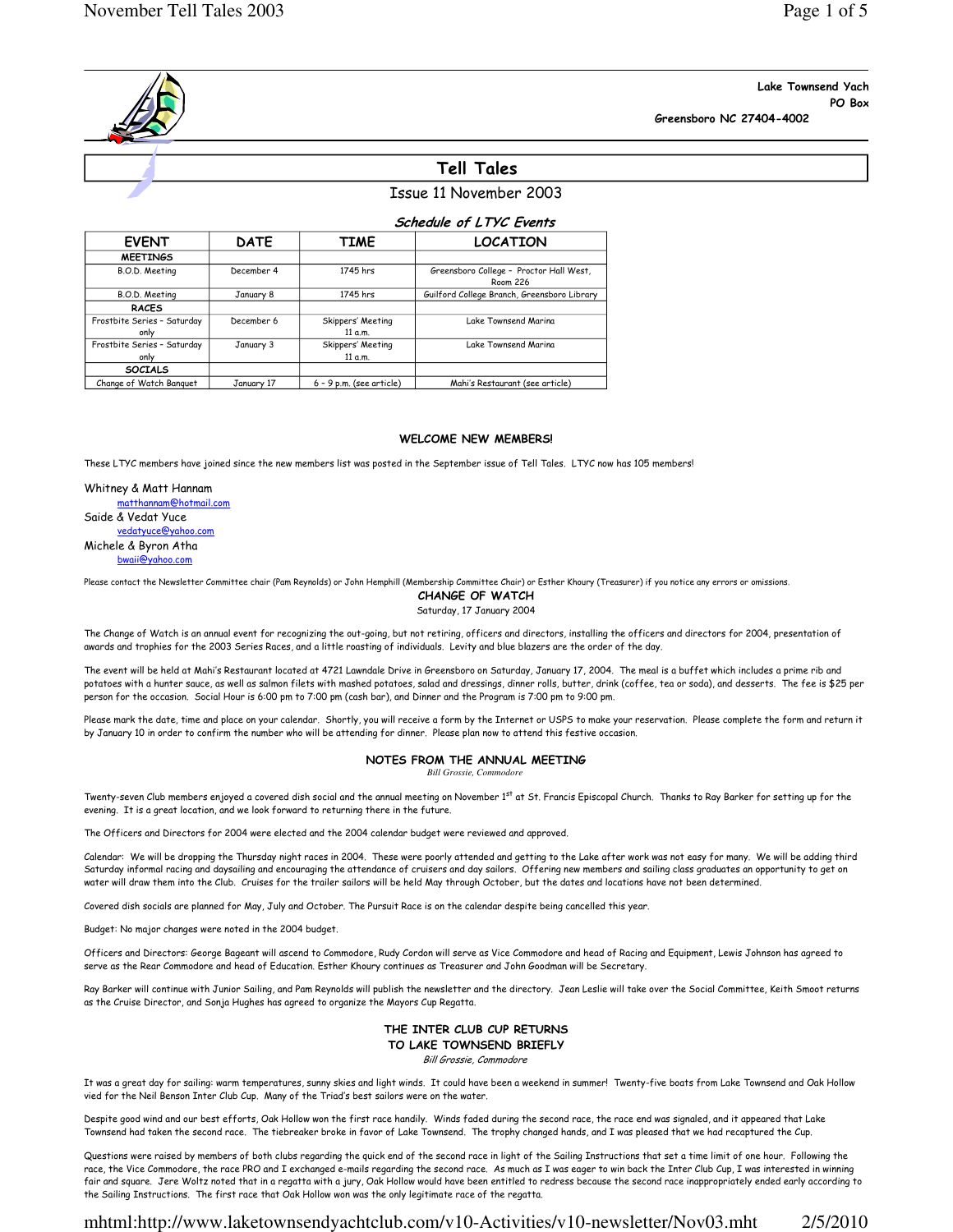### November Tell Tales 2003 Page 2 of 5

So, I contacted the Oak Hollow Commodore Nancy Valego and informed her that we were returning the Cup based on their victory in the single race. I believe that was the right thing to do. I certainly appreciate the turn out for the Regatta, and I look forward to sailing at Oak Hollow next year.

Many thanks to the sailors representing Lake Townsend Yacht Club at the Regatta. Nick and Patricia Granucci, Ken Warren and George Johnson, Bill Snider, Bill Byrd, Starling Gunn and John Russell, John Hemphill and Steve Raper, Keith Smoot, Rudy Cordon and Jean Francois, Esther and Samir Khoury, Bob Gates, David Young and Kim Kirsch, and Bill Grossie and Sonja Hughes.

### WINTER BOAT REPAIRS

Bill Grossie, Commodore

Keith Smoot has located a warehouse near Kernersville for winter boat work. The plan is to rent the facility for a month during the next couple of months. George Bageant, Bill Gro

#### ENTHUSIASTIC NEW MEMBERS

Luis Franco took the "Learn to Sail" course at LTYC earlier this year. He writes, "I have been to the lake several times since and enjoy it tremendously. I would love to gain more sailing experience and participate as a crew member in a race. Could you add me to the Available to Crew list in the LTYC newsletter?'

LTYC members can find contact information for Luis and other sailors who are interested in crewing for racing, cruising, daysailing, and other events in the Call People. Go Sailing list that appears in each issue of the LTYC Tell Tales newsletter.

#### **SCUTTLEBUTT**

LTYC members have been invited to contribute comments to our newsletter about sailing books, magazine and journal articles, videos, Web sites, audiocassettes, movies, and other sources of inspiration or nagging questions.

Coastal Navigation

Visit the web site of Coastal Navigation at www.coastalnavigation.com. This web site offers a self paced course in coastal navigation to novice and experienced boaters for a fee. The American Edition addresses the performance objectives of the American Sailing Association's Coastal Navigation Standard. According to the web site, experienced instructors have designed the program, and upon completion of the course, you may write the ASA exam. Check with Esther Khoury (See Help Lines box) for the possible availability of discounts. - Esther Khoury (- ether Shour availability of discounts.

### **FOR SALE ADS**

#### **14 foot O'Day Javelin**

1977 Model with trailer. Boat, trailer and sails in excellent condition. Rigged with Wisker Pole. Trailer has new tires and spare (Plus Bearing Buddies). This is a very stable day sailor and will<br>make a good starter boat f make a good starter boat for someone.

Call Bill Snider at 336/349-6755.

**Boat Trailer** WESCO boat trailer for sale. Not galvanized. Tilt bed. Suitable for a small boat such as a Sunfish or Laser type of boat, or any boat approximately 14 feet long. Price: \$50

> Jere Woltz 530 Woodland Drive Greensboro, NC 27408 Tel. & FAX: 336-275-9276

**Neoprene Knee Pads for sailing**<br>
Frand: Musto Model: 187 Color: black Brand: Musto Model: 187 Color: black Condition: new Price: \$ 40

Contact fonovichp@yahoo.com for pictures and product features. Patricia & Nicolas Granucci.

#### **Foul Weather Gear**

Brand: Douglas Hill Size: Medium Condition: used, all seams with original seal Color: green and white Price: \$ 90

#### Contact fonovichp@yahoo.com

for pictures and product features. Patricia & Nicolas Granucci.

#### **Compass**

Brand: Danforth Color: white and light blue Model: High Speed Constellation C401WB<br>r: white and light blue Condition: new, no use Color: white and light blue Price: \$ 200

#### Contact fonovichp@yahoo.com

for pictures/product features. Posted by Patricia & Nicolas Grannucci.

# **16' Mistral & Trailer**

North Sails, Swing keel & rudder, Compass. Easy to Sail \$1,500.00

Call: Dave Varsik 336-712-9668

**71/2 HP outboard**

Long shaft, running good but will need tune up. Asking \$450.

Contact: Rudy Cordon 336 540-8848

#### **American 14.6 Sailboat**

Fiberglass construction with anodized spars, Harkin blocks, fiberglass-weighted centerboard, kick up rudder, and Dacron sails, and galvanized trailer with mast stanchion can seat four adults. \$1000.00

> View it: sailingsource.com/americansail/default.htm Call Randee Drake, 336 586-0181 / email kb4qqj@mindspring.com

> > **WANTED: FLYING SCOT**

Looking to buy a Flying Scot, in good to very good condition.

mhtml:http://www.laketownsendyachtclub.com/v10-Activities/v10-newsletter/Nov03.mht 2/5/2010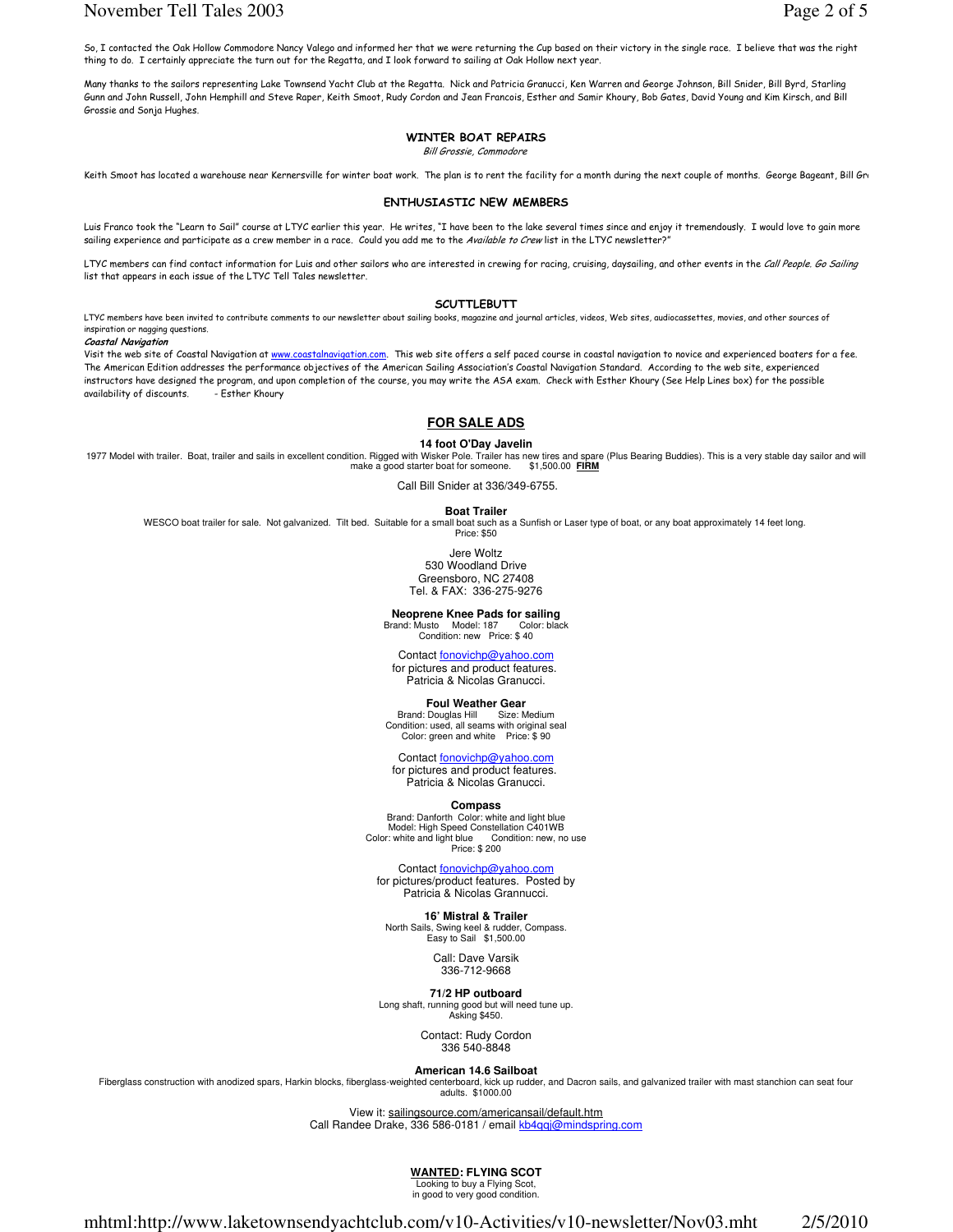| Lake Townsend Yacht Club Help Lines         |                                                                                             |  |  |  |
|---------------------------------------------|---------------------------------------------------------------------------------------------|--|--|--|
| Commodore:                                  | <b>Bill Grossie</b><br>336 643-1730 R<br>wgrossie@infionline.net                            |  |  |  |
| <b>Races/Property:</b><br>(Vice Commodore)  | <b>George Bageant</b><br>336 629-2750 R<br>336 626-1966 B<br>gbageant@hotmail.com           |  |  |  |
| <b>Sailing Classes:</b><br>(Rear Commodore) | <b>Alison Childress</b><br>336 540-0885 R<br>childress@ctwo.net                             |  |  |  |
| Cruising:                                   | <b>Hugh McLawhorn</b><br>336 627-0056 R<br>footinpa@hotmail.com<br>kmmclawhorn@netscape.net |  |  |  |
| Membership:                                 | <b>John Hemphill</b><br>336 632-0864 R<br>hemphilli@gborocollege.edu                        |  |  |  |
| <b>Publicity/History:</b><br>(Secretary)    | <b>David Young</b><br>336 545-1655 R<br>sandvleo@aol.com                                    |  |  |  |
| <b>Finance:</b><br>(Treasurer)              | <b>Esther Khoury</b><br>336 379-0310 R<br>estherkhoury@hotmail.com                          |  |  |  |
| <b>Junior Sailing:</b>                      | <b>Ray Barker</b><br>336 282-6566 R<br>rbarker56@vahoo.com                                  |  |  |  |
| <b>Mayor's Cup Regatta:</b>                 | Ella Wren<br>336 333-9420 R<br>ewren@triad.rr.com                                           |  |  |  |
| <b>Newsletter/Directory:</b>                | <b>Pamela Reynolds</b><br>336 856-2908 R<br>pfcr4201@aol.com                                |  |  |  |
| Nominating:<br>(2002 Commodore)             | John Goodman<br>336 605-9255 R<br>deacon76@bellsouth.net                                    |  |  |  |

Call: Phil Leonard W) 800 948-0827 H) 336 643-0913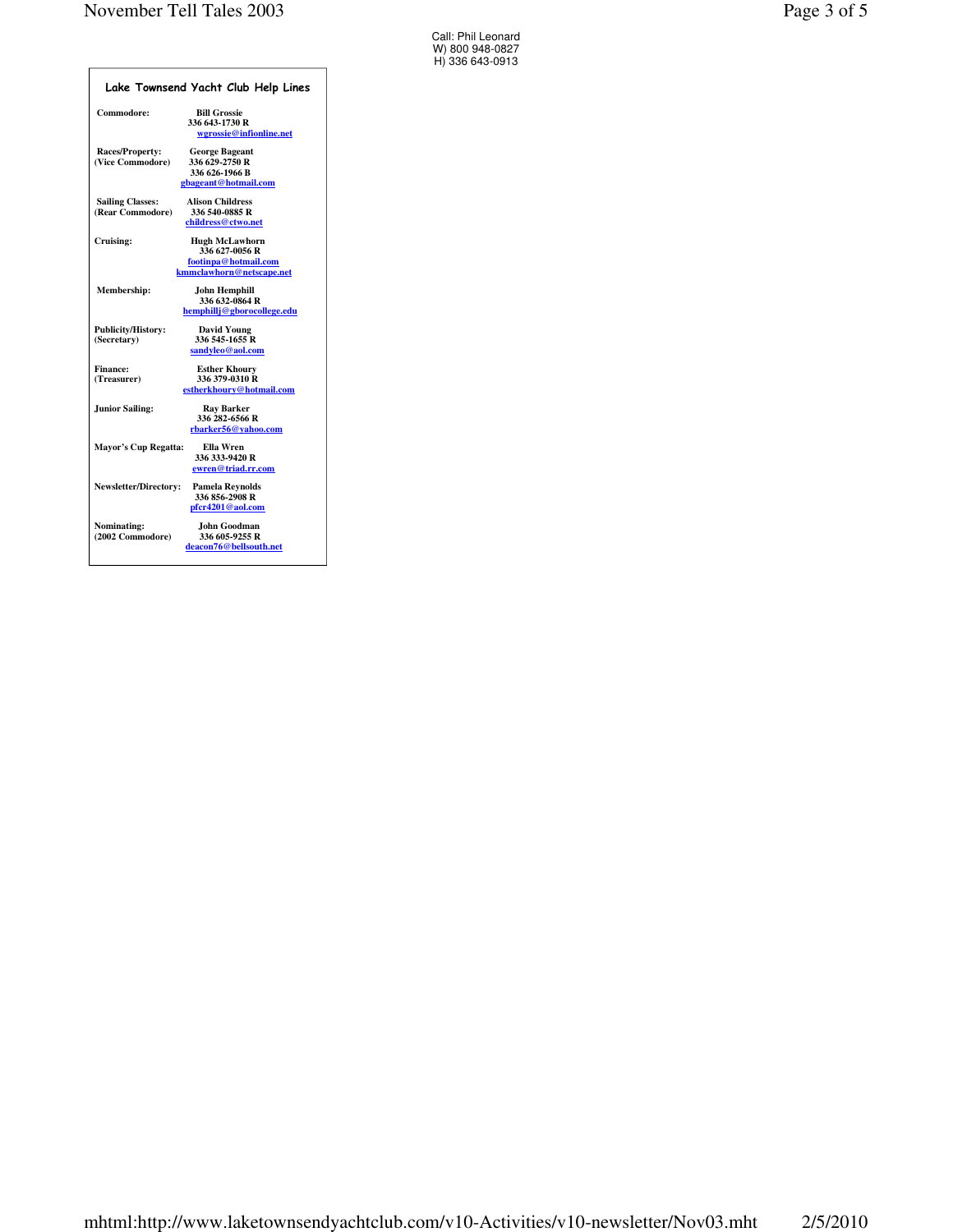# November Tell Tales 2003 Page 4 of 5

### Call People. Go Sailing

In an effort to involve more sailors in the Club's Sailing Events and Racing Programs, this "Available to Crew" list is published in each newsletter. The people listed have taken our Learn to Sail class or have other previous sailing experience and are looking to get more time on the water. So, if you have a boat and would like to participate in the Summer or Frostbite Race Series, why don't you call one of these folks for your crew? Or, if you need a cruising partner on your boat or would like to team with someone on one of the city sailboats, contact someone on this list. If you'd like to add your name to the list, contact David Young at 545-1655 or sandyleo@aol.com. Available To Crew

| Name                      | Home Phone   | <b>Work Phone</b> | E-mail                    |
|---------------------------|--------------|-------------------|---------------------------|
| <b>Bill Byrd</b>          | 336-635-1926 |                   |                           |
| Chip Cromartie            | 336-601-0464 | 336-274-3559      | cromartie@triad.rr.com    |
| Randy Crum                | 336-375-6465 | 336-335-6724      | rbc@triad.rr.com          |
| Luis Franco               | 919-681-9925 | 919-402-9047      | luis.franco@duke.edu      |
| Geoffrey Grega            | 336-643-8258 | 336-253-7071      | tartanone@triad.rr.com    |
| Bob Wagner & Marie Hopper | 336-375-3861 |                   | hopperme@earthlink.net    |
| Lewis Johnson             | 336-656-4971 | 336-334-3448      | ljohnson12@triad.rr.com   |
| Ches Kennedy              | 336-545-9697 | 336-272-9388      | ches@okclothes.com        |
| Joan Kramer               | 336-272-6183 |                   | jhkramer@hotmail.com      |
| Paul/Jean Leslie          | 336-668-2874 | 336-272-7102 x276 |                           |
| Christopher Marriott      | 336-540-9055 | 336-323-0092      |                           |
| Jeff McClintock           | 336-323-0714 | 336-375-0234      |                           |
| Lawrence Miller           | 919-460-4683 | 919-606-0857      | $tanzer16@$ aol.com       |
| Debbie Nokovich           | 336-286-5320 | 336-727-5022      |                           |
| Ralph Nuckols             | 336-282-3269 | 434-797-6354      | nuckolsrm@corning.com     |
| Pamela Reynolds           | 336-856-2908 | 336-832-7484      | pfcr4201@aol.com          |
| Derek Robinson            | 336-584-7281 | 336-227-6211      |                           |
| Jeff Taylor               | 336-674-3887 | 336-9544364       | kindredsouls@pipeline.com |
|                           |              |                   |                           |

### Racing Results – Interclub Regatta - November

| Interclub Regatta Nov 1st, 2004<br>Race $#1$ |                    |        |            |                |  |  |  |
|----------------------------------------------|--------------------|--------|------------|----------------|--|--|--|
| Club                                         | Boat               | Sail # | Corr. Time | Finish         |  |  |  |
| <b>LTYC</b>                                  | Snipe              | 29338  | 42.0       | 1              |  |  |  |
| OHYC                                         | Hobie 14           | 501    | 43.8       | $\overline{2}$ |  |  |  |
| <b>LTYC</b>                                  | Lightning          | 14932  | 45.5       | 3              |  |  |  |
| OHYC                                         | Laser              | 166847 | 45.9       | 4              |  |  |  |
| OHYC                                         | Windmill           | 5310   | 45.9       | 5              |  |  |  |
| OHYC                                         | Vanguard           | 125    | 46.1       | 6              |  |  |  |
| <b>OHYC</b>                                  | Day Sailor         | 2917   | 46.5       | 7              |  |  |  |
| <b>LTYC</b>                                  | <b>Flying Scot</b> | 1104   | 47.5       | 8              |  |  |  |
| OHYC                                         | Windmill           | 5586   | 47.7       | 9              |  |  |  |
| <b>LTYC</b>                                  | Capri              | 4645   | 48.8       | 10             |  |  |  |
| <b>LTYC</b>                                  | Buccaneer          | 2803   | 48.9       | 11             |  |  |  |

**LTYC** LTYC 1,3,8,10,11 total 33<br>OHYC 2.4.5.6.7 total 24  $2,4,5,6,7$  total 24

#### **MEMBERSHIP ENROLLMENT IS ON THE HORIZON**

As you prepare to renew your membership to LTYC, please give consideration to the US Sailing Membership line item on the membership renewal form. In addition to supporting US Sailing's mission of encouraging participation and promoting excellence in sailing and sailboat racing in the United States, there are direct benefits to you in that you receive

A copy of the Racing Rules of Sailing, a \$15 value (new subscriptions or every four years).





An annual subscription to Sailing World (\$28 value) A discount at invitationals such as the Mayor's Cup, usually \$5 each.

The US Sailing Newsletter



Discounted price on US Sailing merchandise.

US Sailing has a Junior Membership, which is only \$15 a year. Junior members receive a copy of the Racing Rules of Sailing along with an annual subscription to **Junior Sailor**.

LTYC is a Golden Anchor Member of US Sailing. The Golden Anchor Program is intended to<br>include more sailors in sailing…and the sport of sailing…throughout the country. Your<br>membership dollars make a significant contributio inclusive, safer, and more visible…and to provide sailors with the information, ideas, and skills

they need to fully enjoy the sport.

By joining US Sailing through LTYC and its Golden Anchor Program, you save between \$10 and \$15 on the regular membership rate. In addition, for each new member, LTYC receives a \$10 credit to spend at the US Sailing Store.

Joleen Rasmussen CRO, US Sailing



### **RACE MANAGEMENT AND RACE OPERATIONS**



In our ongoing involvement with Race Management in the southeast, Eric and I returned to Smith Mountain, Black Water Yacht Racing Association (BYRA) to serve as<br>Race Committee for the Michelob Cup 2003. Phil Leonard joined end)

As a bit of background, Eric and I served as PRO and Timer for Michelob Cup 2000, with Starling Gunn and Bill Larson on the Mark boat, as we worked toward our Club Race Officer Certification. The second year, John Goodman joined us and last year, Phil Leonard. This past weekend was our fifth time back to Smith Mountain, as this past year we also served at the Spring Invitation, the BB&T Cup. By<br>LTYC covering RC, BY Spinnaker B. The boats race on a PHRF handicap, which differs from Portsmouth, as the handicap is based on time on distance.<br>We arrived Friday evening at our hosts for the Weekend, Edgar and Pat Cliborne. Edgar is the skip

Bosco, Bosco being their 13 year old Basset Hound, making plans for getting up, breakfast, and using Edgar's 18', 150hp Boston Whaler, to cross the lake to the yacht club the next<br>morning, so as to be at the club about 9:1



.<br>True to forecast, Saturday morning found fog and no wind at 7:00am. We arrived at the club shortly after nine, and made ourselves right at home, almost as if we were resident RC.<br>We knew all the equipment, where and what monitor and wait. Andy and I headed out and traveled the lake looking for wind, finding mostly less than one knot for the next two hours. Around 1:00, Eric went out on the mark<br>boat to see for himself how light the winds r



lesliep@gborocollege.edu cmarriot@joyceengineering.com jmcclintock@bonset.com

dnokovic@tycoelectronics.com

globalmarketing@attglobal.net